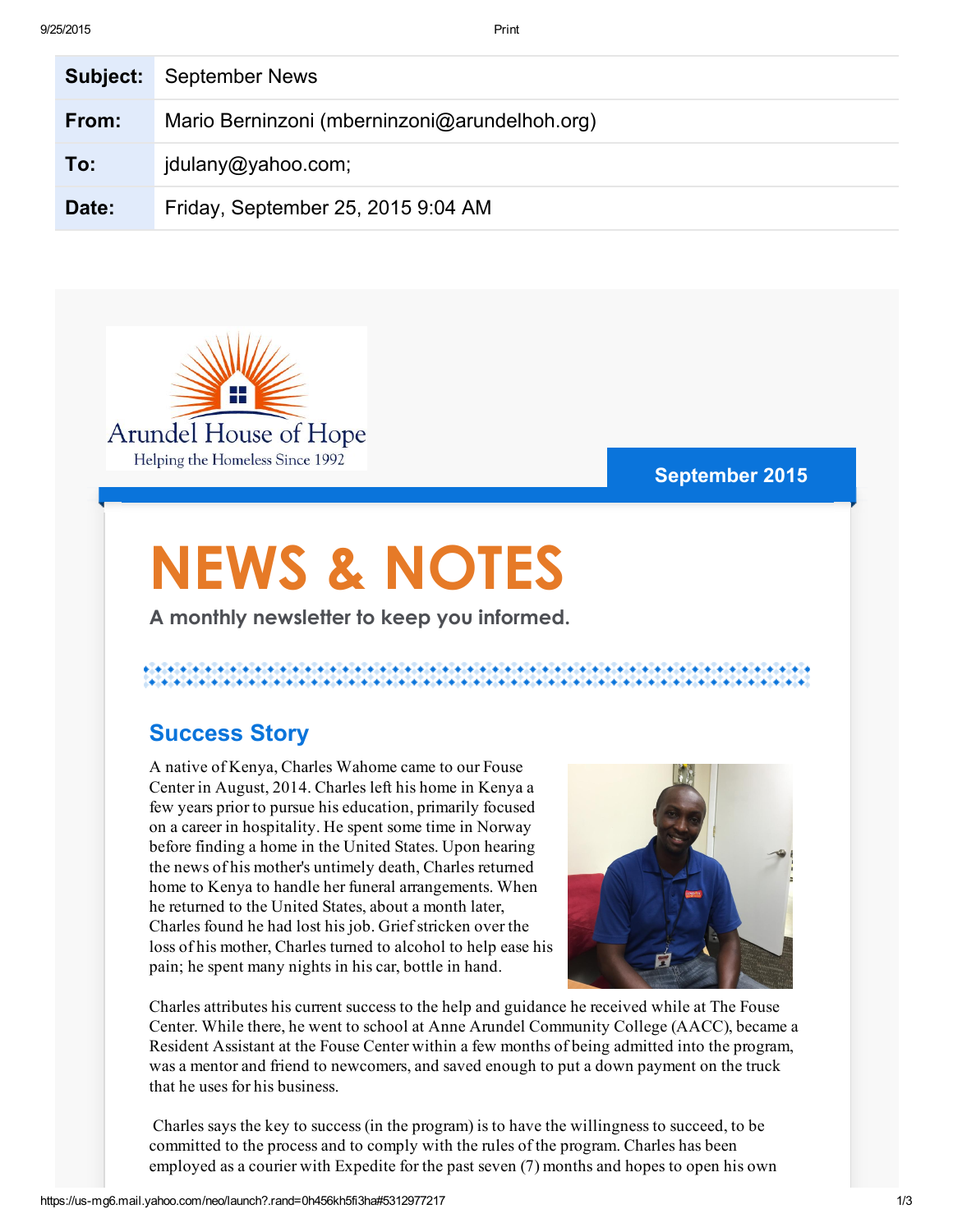hospitality franchise one day. Charles moved into his own apartment in August 2015 and is doing great! As he says, "people say if you think you can, you can. I think I can".

### Winter Relief Kickoff

REMINDER: Our annual Winter Relief kickoff meeting will be held on Saturday, October 3rd, at St. Elizabeth Ann Seaton Church located at 1800 Seton Drive in Crofton at 7pm. Please contact Karen Biagotti at 410-863-4888, ext.112 or kbiagotti@arundelhoh.org for more information about this event. We are always looking for new congregations to come on board and participate in our Winter Relief Program. If you know of a congregation that would be interested, please let Karen know. Thank you!

#### Join Our Cause

Volunteers are needed! We are currently looking for help with our Family Program and Adult Literacy Program. Our current needs include the following: adult small group facilitators for computer training, reading skills development, life skills and math and assistants for adult small groups, after school snacks, playtime, mentors and coaches. If you are interested in lending a hand, please contact

Elaine Hill at 410-863-4888 Ext 113 or ehill@arundelhoh.org. Participation will require a commitment of approximately 1-4 hours weekly. We thank you in advance for your help!

#### Reaping the Benefits

The residents of The Fouse Center took advantage of the abundance of tomatoes and other vegetables that grew in their backyard square foot gardens.The residents worked as a team to make and freeze 30 pounds of marinara sauce!



## Fundraising Update

#### *SAVE THE DATE*

for our 10th annual Bid for Hope Live & Silent auction. Bid for Hope will be held on February 14, 2016 from 2-6pm at La Fontaine Bleue located at 7514 S. Ritchie Highway, Glen Burnie, MD 21061. Tickets are available for